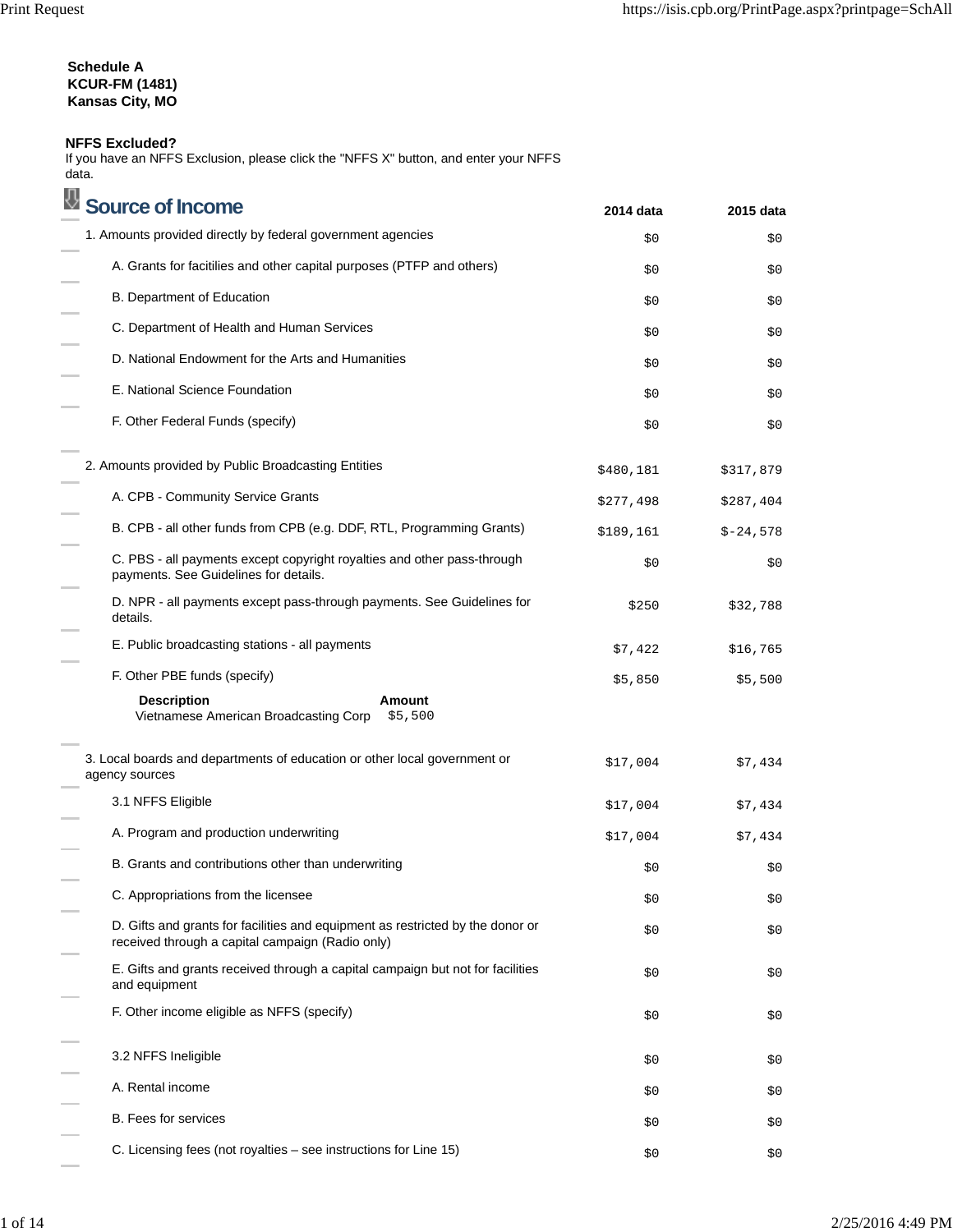| D. Gifts and grants for facilities and equipment as restricted by the donor or<br>received through a capital campaign (TV only)    | \$0       | \$0\$     |
|------------------------------------------------------------------------------------------------------------------------------------|-----------|-----------|
| E. Other income ineligible for NFFS inclusion                                                                                      | \$0\$     | \$0\$     |
| 4. State boards and departments of education or other state government or<br>agency sources                                        | \$36,615  | \$21,890  |
| 4.1 NFFS Eligible                                                                                                                  | \$36,615  | \$21,890  |
| A. Program and production underwriting                                                                                             | \$0       | \$684     |
| B. Grants and contributions other than underwriting                                                                                | \$36,615  | \$21,206  |
| C. Appropriations from the licensee                                                                                                | \$0       | \$0       |
| D. Gifts and grants for facilities and equipment as restricted by the donor or<br>received through a capital campaign (Radio only) | \$0       | \$0       |
| E. Gifts and grants received through a capital campaign but not for facilities<br>and equipment                                    | \$0       | \$0       |
| F. Other income eligible as NFFS (specify)                                                                                         | \$0       | \$0       |
| 4.2 NFFS Ineligible                                                                                                                | \$0       | \$0       |
| A. Rental income                                                                                                                   | \$0       | \$0       |
| <b>B.</b> Fees for services                                                                                                        | \$0       | \$0       |
| C. Licensing fees (not royalties – see instructions for Line 15)                                                                   | \$0       | \$0       |
| D. Gifts and grants for facilities and equipment as restricted by the donor or<br>received through a capital campaign (TV only)    | \$0       | \$0\$     |
| E. Other income ineligible for NFFS inclusion                                                                                      | \$0       | \$0       |
| 5. State colleges and universities                                                                                                 | \$180,604 | \$175,365 |
| 5.1 NFFS Eligible                                                                                                                  | \$180,604 | \$133,128 |
| A. Program and production underwriting                                                                                             | \$92,793  | \$81,567  |
| B. Grants and contributions other than underwriting                                                                                | \$0       | Ş0        |
| C. Appropriations from the licensee                                                                                                | \$87,811  | \$51,561  |
| D. Gifts and grants for facilities and equipment as restricted by the donor or<br>received through a capital campaign (Radio only) | \$0       | \$0\$     |
| E. Gifts and grants received through a capital campaign but not for facilities<br>and equipment                                    | \$0       | \$0       |
| F. Other income eligible as NFFS (specify)                                                                                         | \$0       | \$0       |
| 5.2 NFFS Ineligible                                                                                                                | \$0       | \$42,237  |
| A. Rental income                                                                                                                   | \$0       | \$0       |
| B. Fees for services                                                                                                               | \$0       | \$0       |
| C. Licensing fees (not royalties - see instructions for Line 15)                                                                   | \$0       | \$0       |
| D. Gifts and grants for facilities and equipment as restricted by the donor or<br>received through a capital campaign (TV only)    | \$0       | \$0       |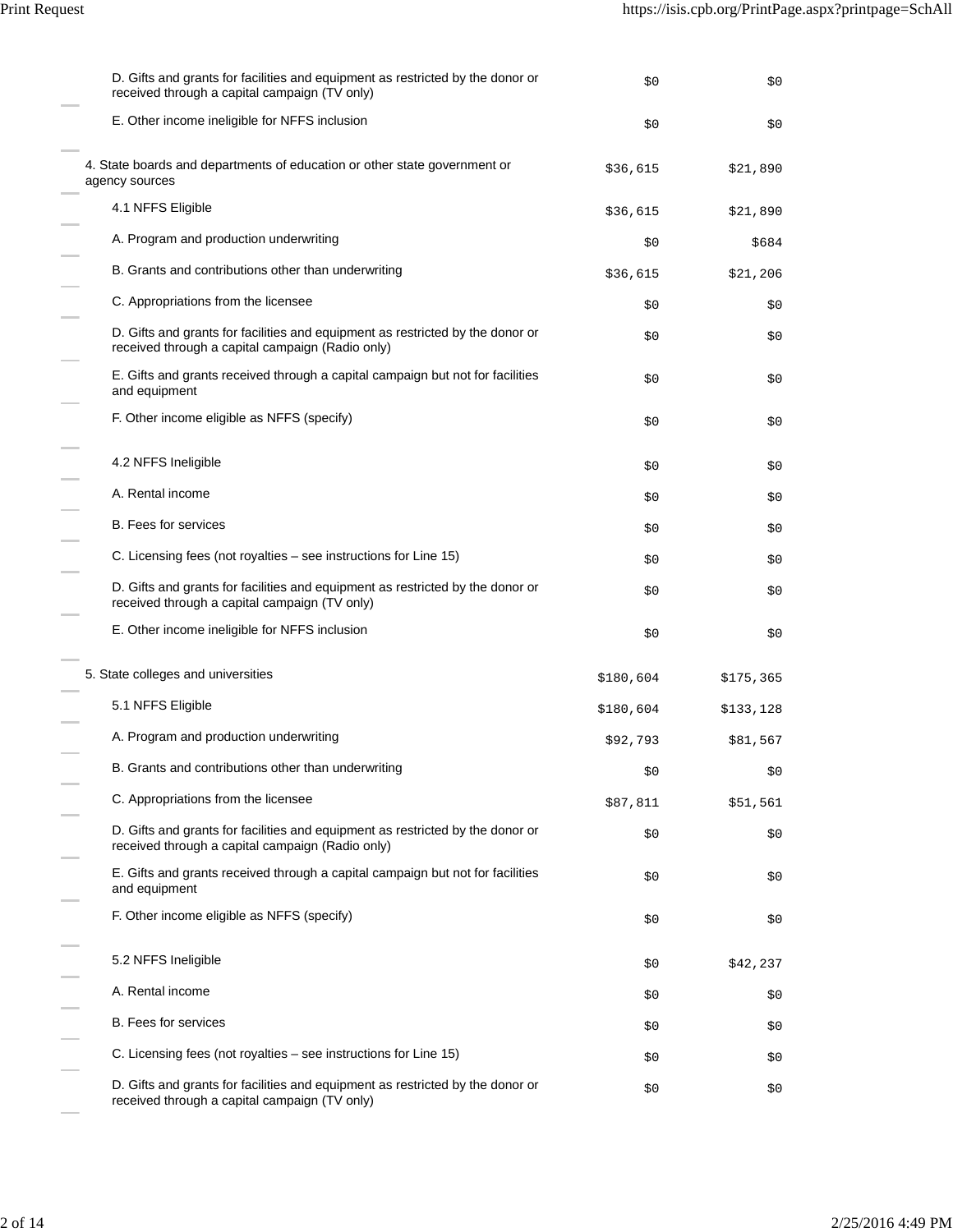| E. Other income ineligible for NFFS inclusion                                                                                      | \$0      | \$42,237 |
|------------------------------------------------------------------------------------------------------------------------------------|----------|----------|
| <b>Description</b><br>Amount<br>Unfunded net pension liability adjustment from year to year \$42, 237                              |          |          |
| 6. Other state-supported colleges and universities                                                                                 | \$0      | \$0\$    |
| 6.1 NFFS Eligible                                                                                                                  | \$0      | \$0      |
| A. Program and production underwriting                                                                                             | \$0      | \$0      |
| B. Grants and contributions other than underwriting                                                                                | \$0      | \$0      |
| C. Appropriations from the licensee                                                                                                | \$0      | \$0      |
| D. Gifts and grants for facilities and equipment as restricted by the donor or<br>received through a capital campaign (Radio only) | \$0      | \$0      |
| E. Gifts and grants received through a capital campaign but not for facilities<br>and equipment                                    | \$0      | \$0      |
| F. Other income eligible as NFFS (specify)                                                                                         | \$0      | \$0      |
| 6.2 NFFS Ineligible                                                                                                                | \$0      | \$0      |
| A. Rental income                                                                                                                   | \$0      | \$0      |
| B. Fees for services                                                                                                               | \$0      | \$0      |
| C. Licensing fees (not royalties – see instructions for Line 15)                                                                   | \$0      | \$0      |
| D. Gifts and grants for facilities and equipment as restricted by the donor or<br>received through a capital campaign (TV only)    | \$0      | \$0      |
| E. Other income ineligible for NFFS inclusion                                                                                      | \$0      | \$0      |
| 7. Private colleges and universities                                                                                               | \$72,217 | \$67,841 |
| 7.1 NFFS Eligible                                                                                                                  | \$72,217 | \$67,841 |
| A. Program and production underwriting                                                                                             | \$72,217 | \$67,841 |
| B. Grants and contributions other than underwriting                                                                                | \$0      | \$0      |
| C. Appropriations from the licensee                                                                                                | \$0      | \$0      |
| D. Gifts and grants for facilities and equipment as restricted by the donor or<br>received through a capital campaign (Radio only) | \$0      | \$0      |
| E. Gifts and grants received through a capital campaign but not for facilities<br>and equipment                                    | \$0      | \$0      |
| F. Other income eligible as NFFS (specify)                                                                                         | \$0      | \$0      |
| 7.2 NFFS Ineligible                                                                                                                | \$0      | \$0      |
| A. Rental income                                                                                                                   | \$0      | \$0      |
| <b>B.</b> Fees for services                                                                                                        | \$0      | \$0      |
| C. Licensing fees (not royalties - see instructions for Line 15)                                                                   | \$0      | \$0      |
| D. Gifts and grants for facilities and equipment as restricted by the donor or<br>received through a capital campaign (TV only)    | \$0      | \$0      |
| E. Other income ineligible for NFFS inclusion                                                                                      | \$0      | \$0      |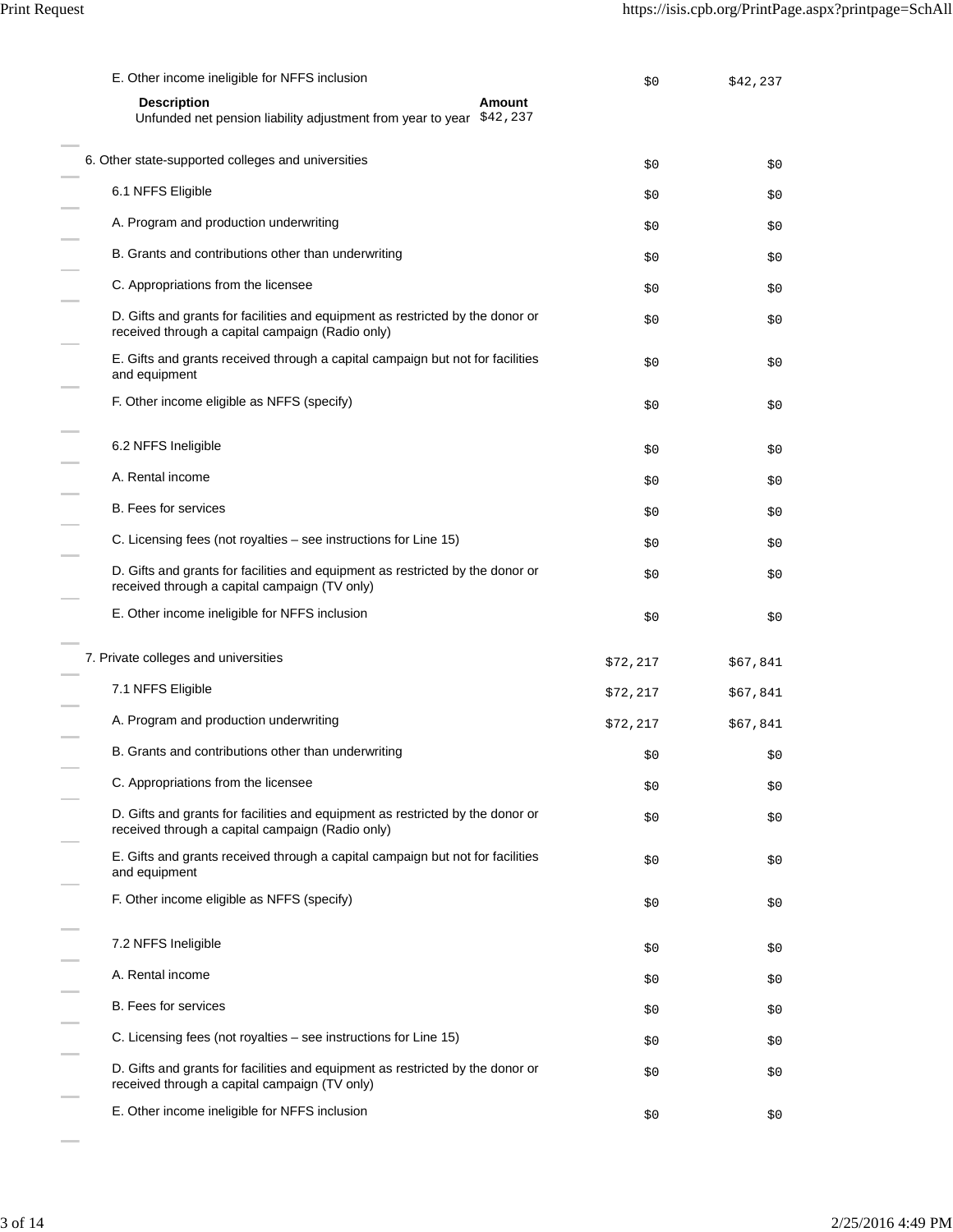| 8. Foundations and nonprofit associations                                                                                          | \$582,151   | \$894,562   |
|------------------------------------------------------------------------------------------------------------------------------------|-------------|-------------|
| 8.1 NFFS Eligible                                                                                                                  | \$582,151   | \$894,562   |
| A. Program and production underwriting                                                                                             | \$390,272   | \$527,507   |
| B. Grants and contributions other than underwriting                                                                                | \$191,879   | \$367,055   |
| C. Gifts and grants for facilities and equipment as restricted by the donor or<br>received through a capital campaign (Radio only) | \$0\$       | \$0         |
| D. Gifts and grants received through a capital campaign but not for facilities<br>and equipment                                    | \$0         | \$0         |
| E. Other income eligible as NFFS (specify)                                                                                         | \$0         | \$0         |
| 8.2 NFFS Ineligible                                                                                                                | \$0         | \$0         |
| A. Rental income                                                                                                                   | \$0         | \$0         |
| B. Fees for services                                                                                                               | \$0         | \$0         |
| C. Licensing fees (not royalties – see instructions for Line 15)                                                                   | \$0         | \$0         |
| D. Gifts and grants for facilities and equipment as restricted by the donor or<br>received through a capital campaign (TV only)    | \$0         | \$0         |
| E. Other income ineligible for NFFS inclusion                                                                                      | \$0         | \$0         |
| 9. Business and Industry                                                                                                           | \$757,231   | \$635,774   |
| 9.1 NFFS Eligible                                                                                                                  | \$757,231   | \$635,774   |
| A. Program and production underwriting                                                                                             | \$746,186   | \$629,316   |
| B. Grants and contributions other than underwriting                                                                                | \$0         | \$0         |
| C. Gifts and grants for facilities and equipment as restricted by the donor or<br>received through a capital campaign (Radio only) | \$0         | \$0         |
| D. Gifts and grants received through a capital campaign but not for facilities<br>and equipment                                    | \$0         | \$0         |
| E. Other income eligible as NFFS (specify)                                                                                         | \$11,045    | \$6,458     |
| <b>Description</b><br>Amount<br>Harvest Public Media<br>\$6,458                                                                    |             |             |
| 9.2 NFFS Ineligible                                                                                                                | \$0\$       | \$0         |
| A. Rental income                                                                                                                   | \$0         | \$0         |
| <b>B.</b> Fees for services                                                                                                        | \$0         | \$0         |
| C. Licensing fees (not royalties – see instructions for Line 15)                                                                   | \$0         | \$0         |
| D. Gifts and grants for facilities and equipment as restricted by the donor or<br>received through a capital campaign (TV only)    | \$0         | \$0         |
| E. Other income ineligible for NFFS inclusion                                                                                      | \$0         | \$0         |
| 10. Memberships and subscriptions (net of membership bad debt expense)                                                             | \$1,398,707 | \$1,637,530 |
| 10.1 NFFS Exclusion - Fair market value of premiums that are not of<br>insubstantial value                                         | \$7,649     | \$5,246     |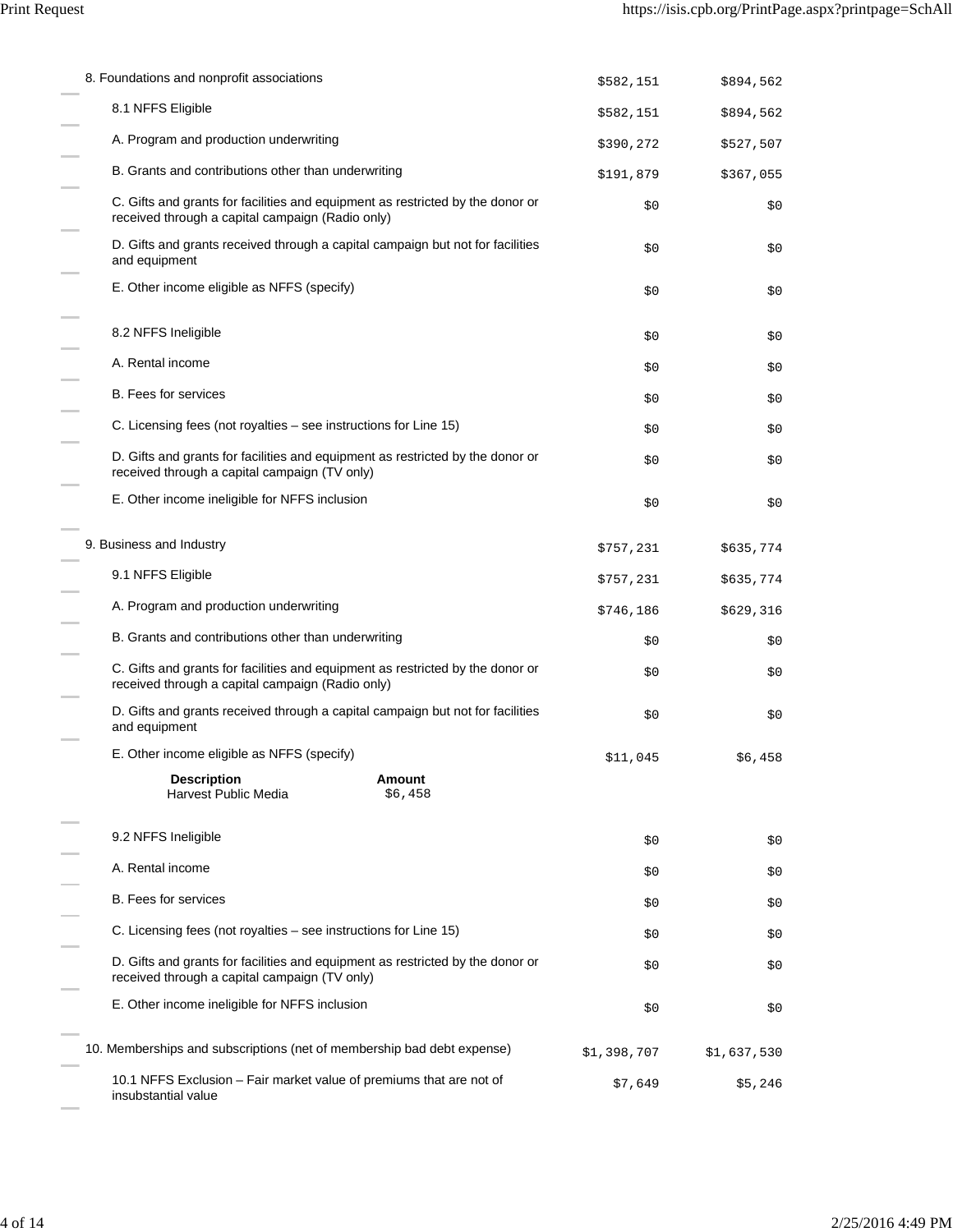| 10.2 NFFS Exclusion - Membership bad debt expense (unless netted from<br>the total in Line 10)                                               |           |           | \$0       | \$0        |
|----------------------------------------------------------------------------------------------------------------------------------------------|-----------|-----------|-----------|------------|
|                                                                                                                                              | 2014 data | 2015 data |           |            |
| 10.3 Total number of contributors.                                                                                                           | 10,034    | 10,715    |           |            |
| 11. Revenue from Friends groups less any revenue included on line 10                                                                         | 2014 data | 2015 data | \$0       | \$0        |
| 11.1 Total number of Friends<br>contributors.                                                                                                | $\Omega$  | 0         |           |            |
| 12. Subsidiaries and other activities unrelated to public broadcasting (See<br>instructions)                                                 |           |           | \$0       | \$0        |
| A. Nonprofit subsidiaries involved in telecommunications activities                                                                          |           |           | \$0       | \$0        |
| B. NFFS Ineligible – Nonprofit subsidiaries not involved in<br>telecommunications activities                                                 |           |           | \$0       | \$0        |
| C. NFFS Ineligible - For-profit subsidiaries regardless of the nature of its<br>activities                                                   |           |           | \$0       | \$0        |
| D. NFFS Ineligible - Other activities unrelated to public brodcasting                                                                        |           |           | \$0       | \$0        |
| <b>Form of Revenue</b>                                                                                                                       |           |           | 2014 data | 2015 data  |
| 13. Auction revenue (see instructions for Line 13)                                                                                           |           |           | \$0       | \$0        |
| A. Gross auction revenue                                                                                                                     |           |           | \$0       | \$0        |
| B. Direct auction expenses                                                                                                                   |           |           | \$0       | \$0        |
| 14. Special fundraising activities (see instructions for Line 14)                                                                            |           | \$0       | \$0       |            |
| A. Gross special fundraising revenues                                                                                                        |           | \$0       | \$0       |            |
| B. Direct special fundraising expenses                                                                                                       |           | \$0       | \$0       |            |
| 15. Passive income                                                                                                                           |           |           | \$19,124  | \$15,777   |
| A. Interest and dividends (other than on endowment funds)                                                                                    |           |           | \$18,712  | \$15,540   |
| <b>B.</b> Royalties                                                                                                                          |           |           | \$412     | \$237      |
| C. PBS or NPR pass-through copyright royalties                                                                                               |           |           | \$0       | \$0        |
| 16. Gains and losses on investments, charitable trusts and gift annuities and<br>sale of other assets (other than endowment funds)           |           |           | \$46      | $$ -16$    |
| A. Gains from sales of property and equipment (do not report losses)                                                                         |           |           | \$0       | \$0        |
| B. Realized gains/losses on investments (other than endowment funds)                                                                         |           |           | \$46      | $$ -16$    |
| C. Unrealized gains/losses on investments and actuarial gains/losses on<br>charitable trusts and gift annuities (other than endowment funds) |           |           | \$0       | \$0        |
| 17. Endowment revenue                                                                                                                        |           |           | \$346,152 | \$126,431  |
| A. Contributions to endowment principal                                                                                                      |           |           | \$100,003 | \$100,801  |
| B. Interest and dividends on endowment funds                                                                                                 |           |           | \$18,344  | \$16,154   |
| C. Realized net investment gains and losses on endowment funds (if this is<br>a negative amount, add a hyphen, e.g., "-1,765")               |           |           | \$94,784  | \$105,689  |
| D. Unrealized net investment gains and losses on endowment funds (if this<br>is a negative amount, add a hyphen, e.g., "-1,765")             |           |           | \$133,021 | $$-96,213$ |
| 18. Capital fund contributions from individuals (see instructions)                                                                           |           |           | \$0       | \$0        |
| A. Facilities and equipment (except funds received from federal or public                                                                    |           |           | \$0       | \$0        |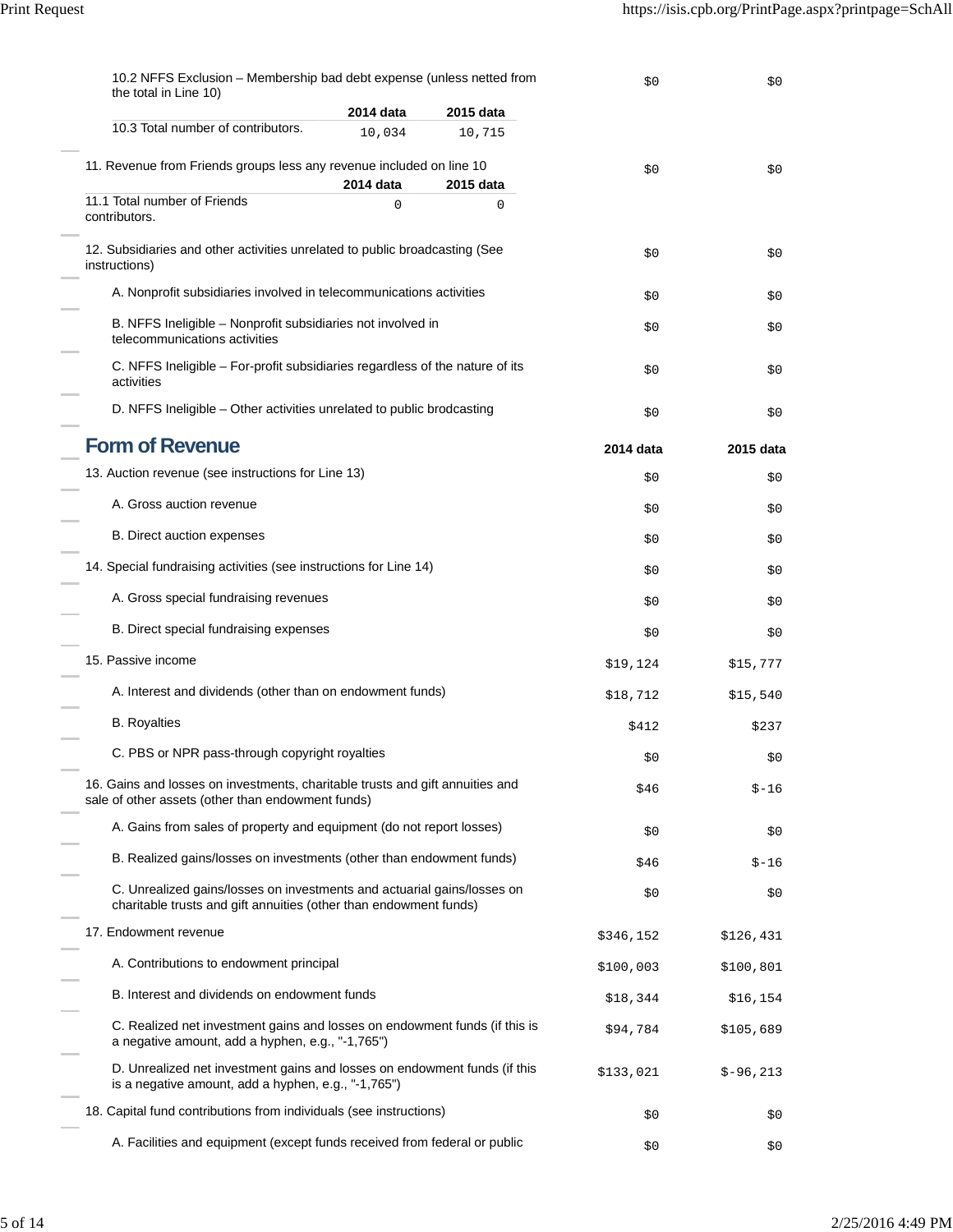| broadcasting sources)                                                                                                  |                          |           |           |           |
|------------------------------------------------------------------------------------------------------------------------|--------------------------|-----------|-----------|-----------|
| B. Other                                                                                                               |                          |           | \$0       | \$0       |
| 19. Gifts and bequests from major individual donors                                                                    |                          |           | \$323,339 | \$390,238 |
|                                                                                                                        | 2014 data                | 2015 data |           |           |
| 19.1 Total number of major individual<br>donors                                                                        | 100                      | 141       |           |           |
| 20. Other Direct Revenue                                                                                               |                          |           | \$39,272  | \$2,679   |
| <b>Description</b><br>Other income                                                                                     | <b>Amount</b><br>\$2,679 |           |           |           |
| <b>Exclusion Description</b><br>Rentals of studio space,<br>equipment, tower,<br>parking space                         | Amount<br>\$125          |           |           |           |
| Sale of premiums                                                                                                       | \$120                    |           |           |           |
| Sale or rental of program<br>transcripts or recording<br>for other than public<br>performance including<br>private use | \$100                    |           |           |           |
| Refund of grant<br>administration fee                                                                                  | \$2,334                  |           |           |           |
| Click here to view all NFFS Ineligible revenue on Lines 3 through 9.<br><b>Adjustments to Revenue</b>                  |                          |           | 2014 data | 2015 data |
| 22. Federal revenue from line 1.                                                                                       |                          |           | \$0       | \$0       |
| 23. Public broadcasting revenue from line 2.                                                                           |                          |           | \$480,181 | \$317,879 |
| 24. Capital funds exclusion-TV (3.2D, 4.2D, 5.2D, 6.2D, 7.2D, 8.2D, 9.2D,<br>18A)                                      |                          |           | \$0       | \$0       |
| 25. Revenue on line 20 not meeting the source, form, purpose, or recipient<br>criteria                                 |                          |           | \$39,272  | \$2,679   |
| 26. Other automatic subtractions from total revenue                                                                    |                          |           | \$235,500 | \$56,943  |
| A. Auction expenses – limited to the lesser of lines 13a or 13b                                                        |                          |           | \$0       | \$0       |
| B. Special fundraising event expenses – limited to the lesser of lines 14a or<br>14b                                   |                          |           | \$0       | \$0       |
| C. Gains from sales of property and equipment - line 16a                                                               |                          |           | \$0       | \$0       |
| D. Realized gains/losses on investments (other than endowment funds) –<br>line 16b                                     |                          |           | \$46      | $$ -16$   |
| E. Unrealized investment and actuarial gains/losses (other than<br>endowment funds) - line 16c                         |                          |           | \$0       | \$0       |
| F. Realized and unrealized net investment gains/losses on endowment<br>funds - line 17c, line 17d                      |                          |           | \$227,805 | \$9,476   |
| G. Rental income (3.2A, 4.2A, 5.2A, 6.2A, 7.2A, 8.2A, 9.2A)                                                            |                          |           |           |           |
|                                                                                                                        |                          |           | \$0       | \$0       |
| H. Fees for services (3.2B, 4.2B, 5.2B, 6.2B, 7.2B, 8.2B, 9.2B)                                                        |                          |           | \$0       | \$0       |

 $\sim$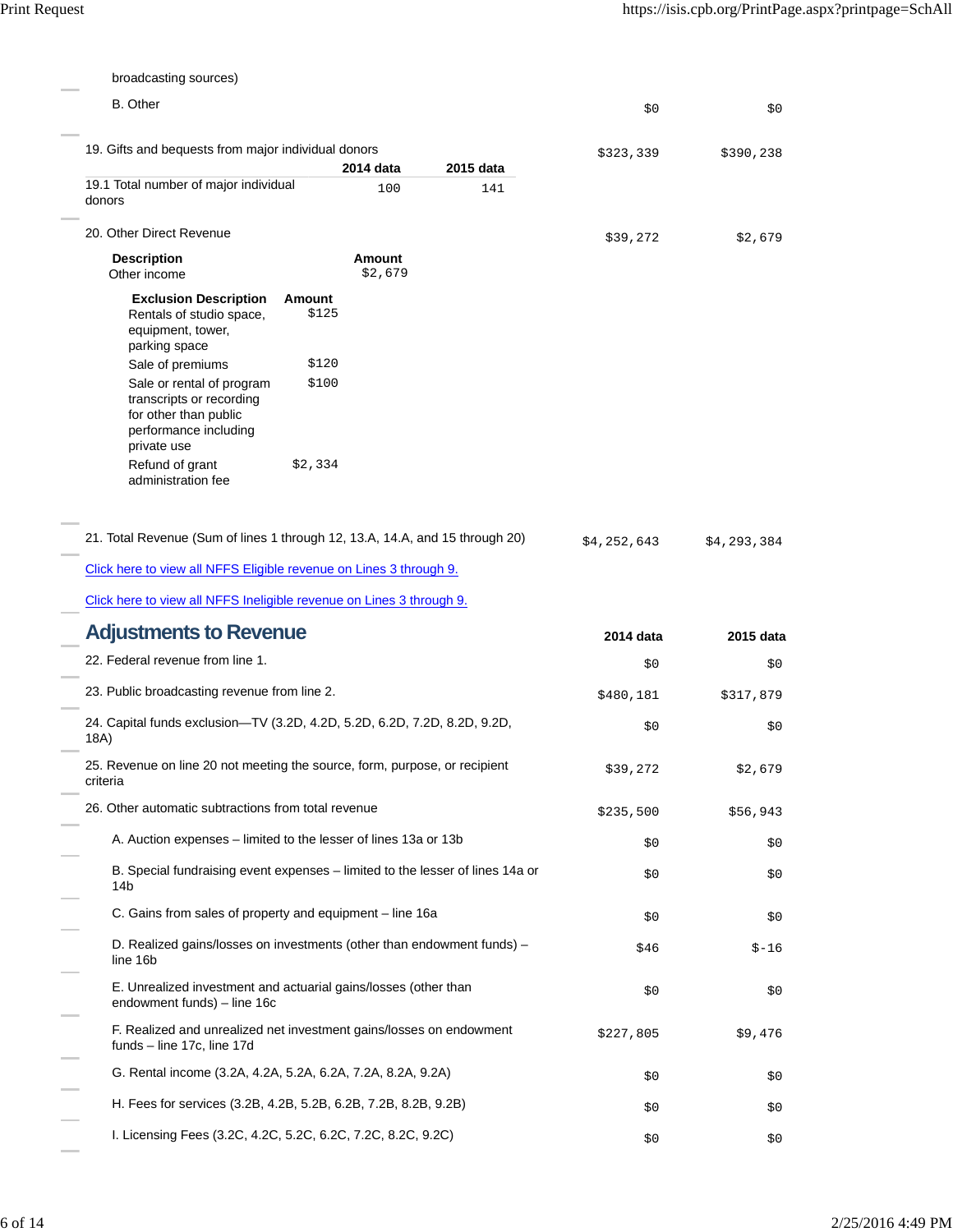| J. Other revenue ineligible as NFFS (3.2E, 4.2E, 5.2E, 6.2E, 7.2E, 8.2E,<br>9.2E)                                                                        | \$0         | \$42,237    |
|----------------------------------------------------------------------------------------------------------------------------------------------------------|-------------|-------------|
| K. FMV of high-end premiums (Line 10.1)                                                                                                                  | \$7,649     | \$5,246     |
| L. Membership bad debt expense (Line 10.2)                                                                                                               | \$0         | \$0         |
| M. Revenue from subsidiaries and other activities ineligible as NFFS (12.B,<br>12.C. 12.D                                                                | \$0         | \$0         |
| 27. Total Direct Nonfederal Financial Support (Line 21 less Lines 22 through<br>26). (Forwards to line 1 of the Summary of Nonfederal Financial Support) | \$3,497,690 | \$3,915,883 |
| Comments                                                                                                                                                 |             |             |

| Comment                                  | <b>Name</b>                                                                                       | Date | <b>Status</b> |               |
|------------------------------------------|---------------------------------------------------------------------------------------------------|------|---------------|---------------|
| <b>KCUR-FM (1481)</b><br>Kansas City, MO | <b>Schedule B WorkSheet</b>                                                                       |      |               |               |
|                                          |                                                                                                   |      | 2014          | 2015          |
|                                          | 1. Determine Station net direct expenses                                                          |      |               |               |
|                                          | 1a. Total station operating expenses and capital outlays<br>(forwards from line 10 of Schedule E) |      | \$4,722,370   | \$5,110,945   |
|                                          | Deductions (lines 1b.1. through 1b.7.):<br>1b.1. Capital outlays (from Schedule E, line 9 total)  |      | \$79,950      | \$11,020      |
|                                          | 1b.2. Depreciation                                                                                |      | \$4,572       | \$12,238      |
|                                          | 1b.3. Amortization                                                                                |      | \$0           | \$0           |
|                                          | 1b.4. In-kind contributions (services and other assets)                                           |      | \$0           | \$0           |
|                                          | 1b.5. Indirect administrative support (see Guidelines<br>for instructions)                        |      | \$806,128     | \$950,441     |
|                                          | 1b.6. Donated property and equipment (if not included<br>on line 1b.1)                            |      | \$0           | \$0           |
|                                          | 1b.7. Other                                                                                       |      | \$0           | \$0           |
|                                          | 1b.8. Total deductions                                                                            |      | \$890,650     | \$973,699     |
|                                          | 1c. Station net direct expenses                                                                   |      | \$3,831,720   | \$4,137,246   |
|                                          | 2. Institutional support rate calculation (Note: Choose one<br>method only - either 2a or 2b)     |      |               |               |
|                                          | 2a. Net direct expense method                                                                     |      |               |               |
|                                          | 2a.1. Station net direct Expenses (forwards from line<br>1)                                       |      | \$3,831,720   | \$4,137,246   |
|                                          | 2a.2. Licensee net direct activities                                                              |      | \$199,060,581 | \$170,708,325 |
|                                          | 2a.3. Percentage of allocation (2a.1 divided by 2a.2)<br>(forward to line 2c.5 below)             |      | %1.924901     | %2.423576     |
|                                          | 2b. Salaries and wages method                                                                     |      |               |               |
|                                          | 2b.1. Station salaries and wages                                                                  |      | \$0           | \$0           |
|                                          | 2b.2. Licensee salaries and wages for direct activities                                           |      | \$0           | \$0           |
|                                          | 2b.3. Percentage of allocation (2b.1 divided by 2b.2)                                             |      | 80            | 80            |

(forward to line 2c.5 below)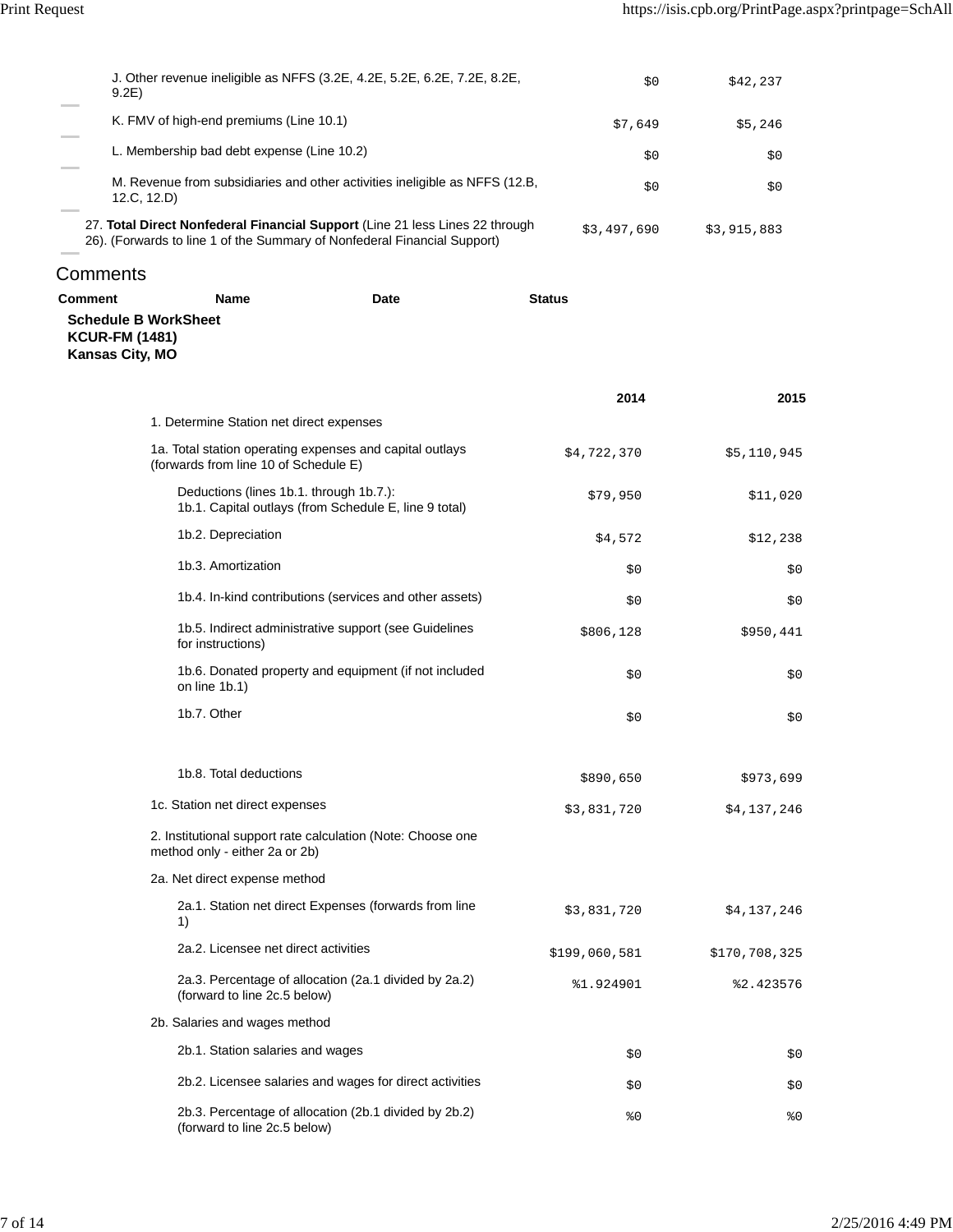**2014 2015**

| 2c. Institutional support calculation                                                         |              |              |
|-----------------------------------------------------------------------------------------------|--------------|--------------|
| 2c.1. Choose applicable cost groups that benefit the<br>station                               |              |              |
| $\blacktriangledown$<br><b>Budget and Analysis</b>                                            |              |              |
| $\blacktriangledown$<br><b>Campus Mail Service</b>                                            |              |              |
| V<br><b>Computer Operations</b>                                                               |              |              |
| $\blacktriangledown$<br><b>Financial Operations</b>                                           |              |              |
| $\blacktriangledown$<br><b>Human Resources</b>                                                |              |              |
| V<br>Insurance                                                                                |              |              |
| $\Box$<br><b>Internal Audit</b>                                                               |              |              |
| $\sqrt{2}$<br>Legal                                                                           |              |              |
| $\blacktriangledown$<br>Payroll                                                               |              |              |
| $\blacktriangledown$<br>President's Office                                                    |              |              |
| $\blacktriangledown$<br>Purchasing                                                            |              |              |
| $\Box$<br>Other                                                                               |              |              |
| Not Applicable                                                                                |              |              |
| 2c.2. Costs per licensee financial statements                                                 | \$74,457,358 | \$67,324,744 |
| 2c.3. LESS: Cost groups that do not benefit the<br>operations of the public broadcast station | \$35,578,346 | \$30,531,583 |
| 2c.4. Costs benefiting station operations                                                     | \$38,879,012 | \$36,793,161 |
| 2c.5. Percentage of allocation (from line 2a.3 or 2b.3)                                       | %1.924901    | %2.423576    |
| 2c.6. Total institutional costs benefiting station<br>operations                              | \$748,382    | \$891,710    |
| 3. Physical plant support rate calculation                                                    |              |              |
| 3a. Net square footage occupied by station                                                    | 8,412        | 8,412        |
| 3b. Licensee's net assignable square footage                                                  | 4,095,059    | 4,475,496    |
| 3c. Percentage of allocation (3a divided by 3b)<br>(forward to line 3d.5 below)               | %0.205418    | %0.187957    |
| 3d.1. Choose applicable cost groups that benefit the<br>station                               |              |              |
| $\blacktriangledown$<br><b>Building Maintenance</b>                                           |              |              |
| $\blacktriangledown$<br><b>Custodial Services</b>                                             |              |              |
| $\blacktriangledown$<br><b>Director of Operations</b>                                         |              |              |
| $\blacktriangledown$<br>Elevator Maintenance                                                  |              |              |
| $\blacktriangledown$<br>Grounds and Landscaping                                               |              |              |
| $\Box$<br>Motor Pool                                                                          |              |              |
| $\blacktriangledown$<br>Refuse Disposal                                                       |              |              |
| $\blacktriangledown$<br>Roof Maintenance                                                      |              |              |
| $\blacktriangledown$<br><b>Utilities</b>                                                      |              |              |
| $\blacktriangledown$<br><b>Security Services</b>                                              |              |              |
| $\blacktriangledown$<br><b>Facilities Planning</b>                                            |              |              |
| Other                                                                                         |              |              |
| Not Applicable                                                                                |              |              |

3d.2. Costs per licensee financial statements  $$13,249,891$  \$49,274,734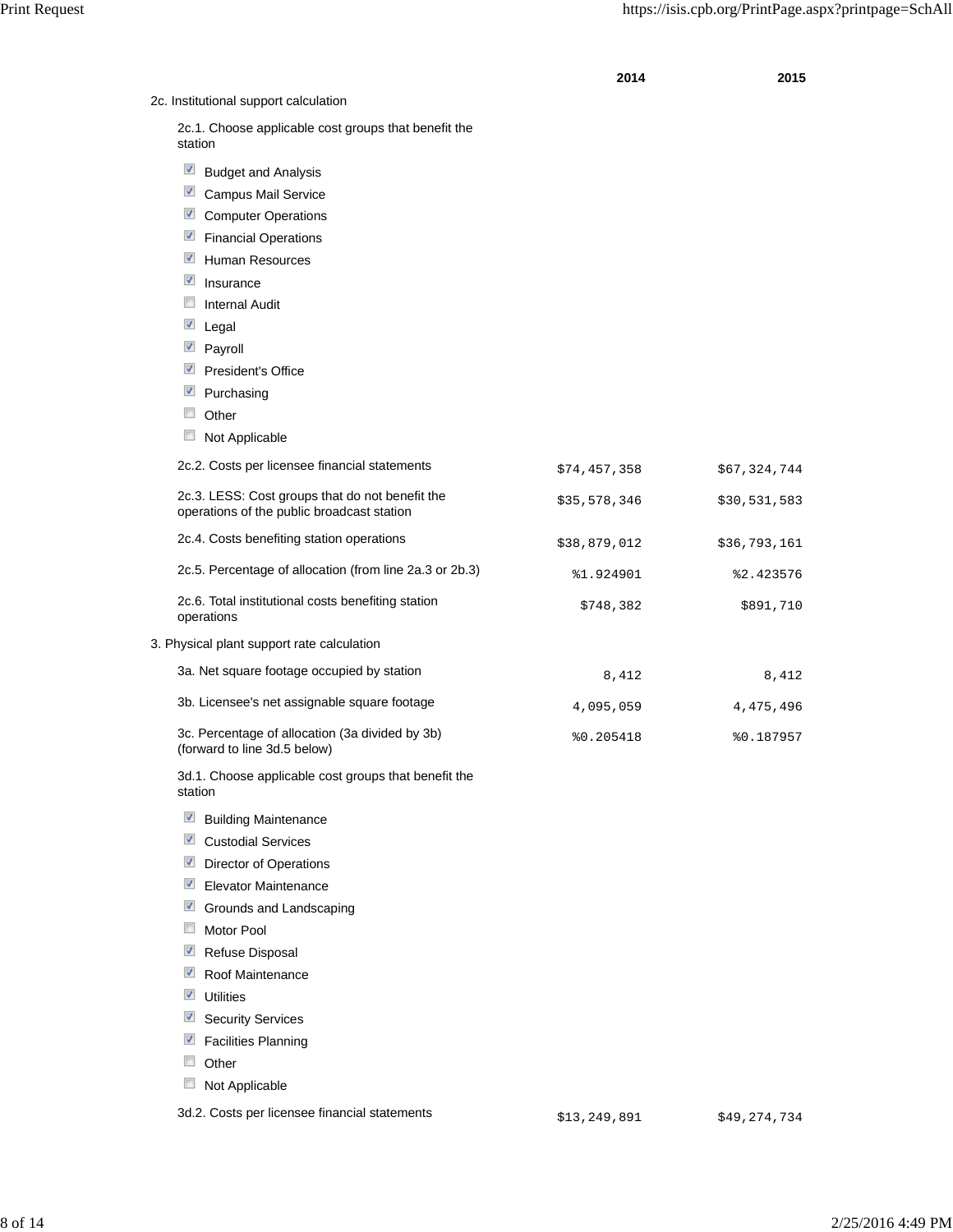**2014 2015**

 $$-14,861,726$   $$18,027,530$ 

|                                                                                        | operations of the public broadcast station                                                                      |                                   |                            |                        |  |
|----------------------------------------------------------------------------------------|-----------------------------------------------------------------------------------------------------------------|-----------------------------------|----------------------------|------------------------|--|
|                                                                                        | 3d.4. Costs benefiting station operations                                                                       |                                   | \$28,111,617               | \$31,247,204           |  |
|                                                                                        | 3d.5. Percentage of allocation (from line 3c.)                                                                  |                                   |                            | %0.187957<br>%0.205418 |  |
|                                                                                        | 3d.6. Total physical plant support costs benefiting<br>station operations                                       |                                   |                            | \$57,746<br>\$58,731   |  |
|                                                                                        | 4. Total costs benefiting station operations (forwards<br>to line1 on tab3)                                     |                                   |                            | \$806,128<br>\$950,441 |  |
| Comments                                                                               |                                                                                                                 |                                   |                            |                        |  |
| <b>Comment</b>                                                                         | <b>Name</b>                                                                                                     | Date                              | <b>Status</b>              |                        |  |
| <b>Occupancy List</b><br><b>KCUR-FM (1481)</b><br>Kansas City, MO                      |                                                                                                                 |                                   |                            |                        |  |
|                                                                                        |                                                                                                                 | <b>Type of Occupancy Location</b> |                            | Value                  |  |
| <b>Schedule B Totals</b><br><b>KCUR-FM (1481)</b><br><b>Kansas City, MO</b>            |                                                                                                                 |                                   |                            |                        |  |
|                                                                                        |                                                                                                                 |                                   | 2014 data                  | 2015 data              |  |
|                                                                                        | 1. Total support activity benefiting station                                                                    |                                   | \$806,128                  | \$950,441              |  |
| 2. Occupancy value                                                                     |                                                                                                                 |                                   | 0                          | \$0                    |  |
|                                                                                        | 3. Deductions: Fees paid to the licensee for overhead<br>recovery, assessment, etc.                             |                                   | \$0                        | \$0                    |  |
|                                                                                        | 4. Deductions: Support shown on lines 1 and 2 in excess<br>of revenue reported in financial statements.         |                                   | \$0                        | \$0                    |  |
|                                                                                        | 5. Total Indirect Administrative Support (Forwards to Line 2<br>of the Summary of Nonfederal Financial Support) |                                   | \$806,128                  | \$950,441              |  |
|                                                                                        | 6. Please enter an institutional type code for your licensee.                                                   |                                   | SU                         | SU                     |  |
| Comments                                                                               |                                                                                                                 |                                   |                            |                        |  |
| <b>Comment</b><br><b>Schedule C</b><br><b>KCUR-FM (1481)</b><br><b>Kansas City, MO</b> | <b>Name</b>                                                                                                     | Date                              | <b>Status</b>              |                        |  |
|                                                                                        |                                                                                                                 |                                   | Donor<br>2014 data<br>Code | 2015 data              |  |
|                                                                                        | 1. PROFESSIONAL SERVICES (must be eligible as NFFS)                                                             |                                   | \$                         | \$0                    |  |
| A. Legal                                                                               |                                                                                                                 |                                   | \$                         | \$0                    |  |
|                                                                                        | B. Accounting and/or auditing                                                                                   |                                   | \$                         | \$0                    |  |
| C. Engineering                                                                         |                                                                                                                 |                                   | \$                         | \$0                    |  |
|                                                                                        | D. Other professionals (see specific line item instructions<br>in Guidelines before completing)                 |                                   | \$                         | \$0                    |  |
| NFFS)                                                                                  | 2. GENERAL OPERATIONAL SERVICES (must be eligible as                                                            |                                   | \$                         | \$0                    |  |
| facilities)                                                                            | A. Annual rental value of space (studios, offices, or tower                                                     |                                   | \$                         | \$0                    |  |

3d.3. LESS: Cost groups that do not benefit the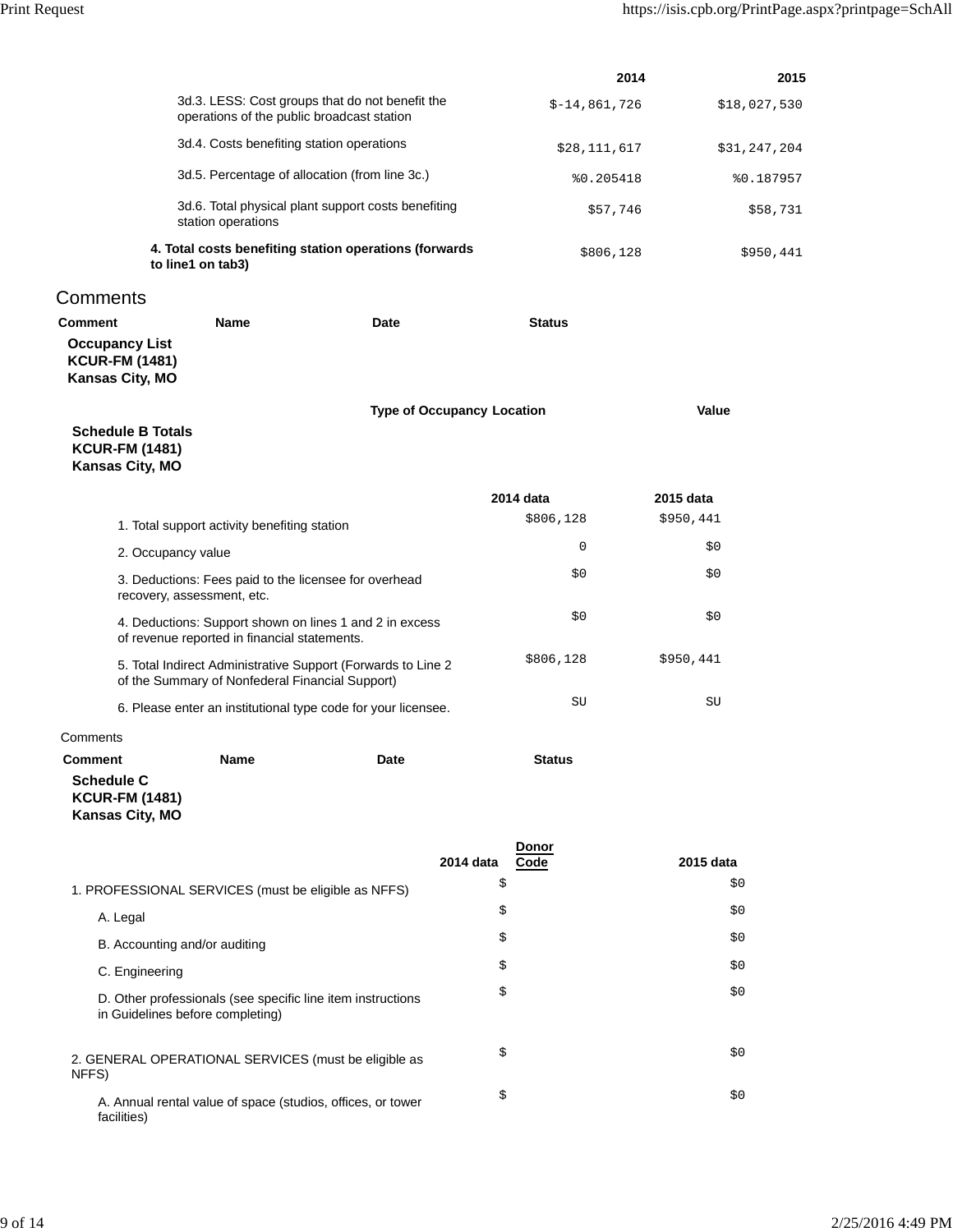|                                            |                                                                                                                                                                                                 | 2014 data | Donor<br>Code | 2015 data |
|--------------------------------------------|-------------------------------------------------------------------------------------------------------------------------------------------------------------------------------------------------|-----------|---------------|-----------|
|                                            | B. Annual value of land used for locating a station-owned<br>transmission tower                                                                                                                 | \$        |               | \$0       |
|                                            | C. Station operating expenses                                                                                                                                                                   | \$        |               | \$0       |
|                                            | D. Other (see specific line item instructions in Guidelines<br>before completing)                                                                                                               | \$        |               | \$0       |
|                                            | 3. OTHER SERVICES (must be eligible as NFFS)                                                                                                                                                    | \$        |               | \$0       |
|                                            | A. ITV or educational radio                                                                                                                                                                     | \$        |               | \$0       |
| eTech Ohio)                                | B. State public broadcasting agencies (APBC, FL-DOE,                                                                                                                                            | \$        |               | \$0       |
|                                            | C. Local advertising                                                                                                                                                                            | \$        |               | \$0       |
|                                            | D. National advertising                                                                                                                                                                         | \$        |               | \$0       |
|                                            | 4. Total in-kind contributions - services and other assets eligible<br>as NFFS (sum of lines 1 through 3), forwards to Line 3a. of the<br>Summary of Nonfederal Financial Support               | \$        |               | \$0       |
|                                            | 5. IN-KIND CONTRIBUTIONS INELIGIBLE AS NFFS                                                                                                                                                     | \$        |               | \$0       |
|                                            | A. Compact discs, records, tapes and cassettes                                                                                                                                                  | \$        |               | \$0       |
|                                            | B. Exchange transactions                                                                                                                                                                        | \$        |               | \$0       |
|                                            | C. Federal or public broadcasting sources                                                                                                                                                       | \$        |               | \$0       |
|                                            | D. Fundraising related activities                                                                                                                                                               | \$        |               | \$0       |
|                                            | E. ITV or educational radio outside the allowable scope of<br>approved activities                                                                                                               | \$        |               | \$0       |
|                                            | F. Local productions                                                                                                                                                                            | \$        |               | \$0       |
|                                            | G. Program supplements                                                                                                                                                                          | \$        |               | \$0       |
|                                            | H. Programs that are nationally distributed                                                                                                                                                     | \$        |               | \$0       |
|                                            | I. Promotional items                                                                                                                                                                            | \$        |               | \$0       |
|                                            | J. Regional organization allocations of program services                                                                                                                                        | \$        |               | \$0       |
| on line 3(b)                               | K. State PB agency allocations other than those allowed                                                                                                                                         | Ş         |               | \$0       |
| donated                                    | L. Services that would not need to be purchased if not                                                                                                                                          | \$        |               | \$0       |
| M. Other                                   |                                                                                                                                                                                                 | \$        |               | \$0       |
|                                            | 6. Total in-kind contributions - services and other assets (line 4<br>plus line 5), forwards to Schedule F, line 1c. Must agree with<br>in-kind contributions recognized as revenue in the AFS. | \$        |               | \$0\$     |
| Comments                                   |                                                                                                                                                                                                 |           |               |           |
| <b>Comment</b>                             | Name<br>Date                                                                                                                                                                                    |           | <b>Status</b> |           |
| <b>Schedule D</b><br><b>KCUR-FM (1481)</b> |                                                                                                                                                                                                 |           |               |           |

**KCUR-FM (1481) Kansas City, MO**

|                                    |           | Donor |           |
|------------------------------------|-----------|-------|-----------|
|                                    | 2014 data | Code  | 2015 data |
| 1. Land (must be eligible as NFFS) |           |       | \$0       |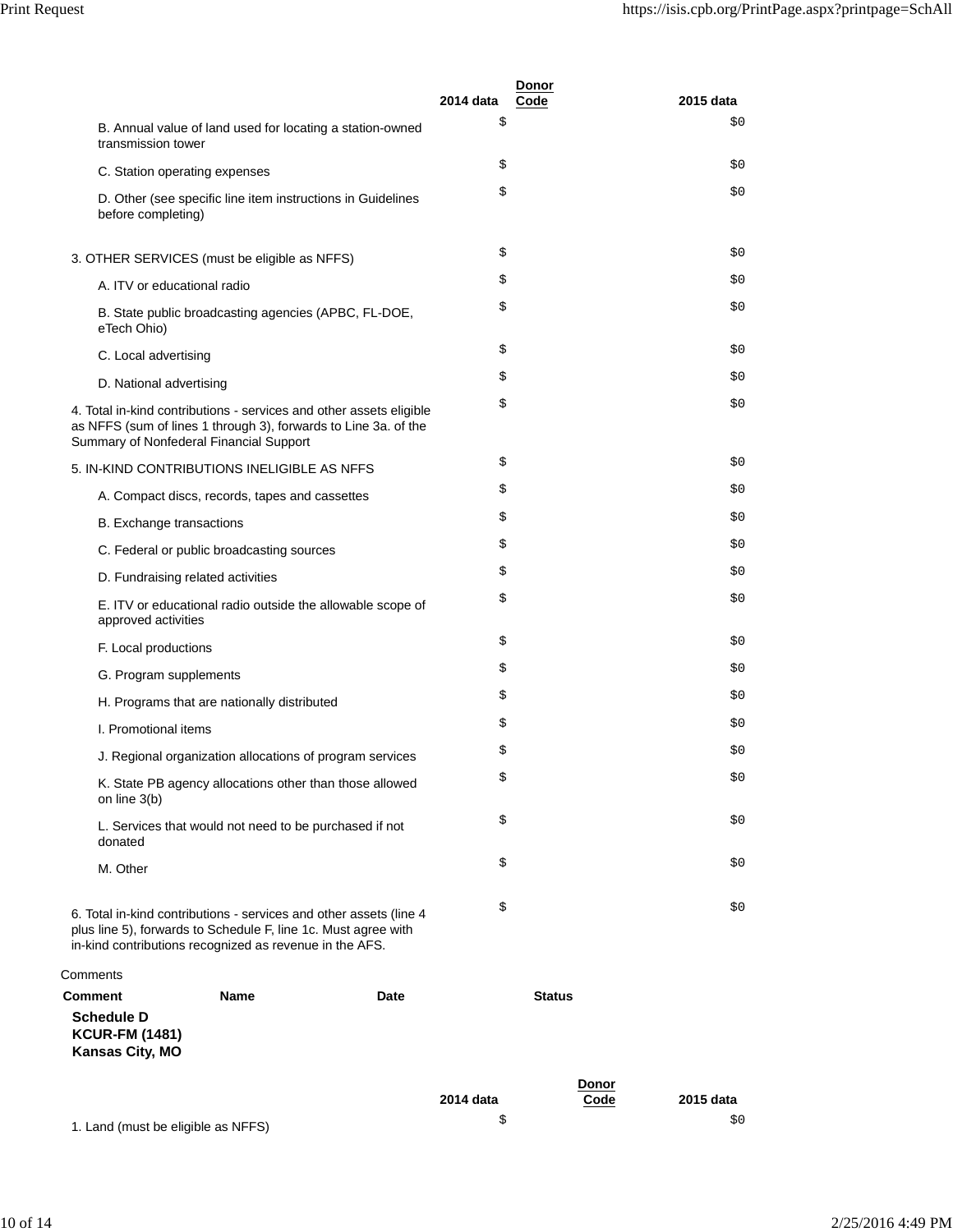|                                                                                                                                                                                |           | Donor |           |
|--------------------------------------------------------------------------------------------------------------------------------------------------------------------------------|-----------|-------|-----------|
|                                                                                                                                                                                | 2014 data | Code  | 2015 data |
| 2. Building (must be eligible as NFFS)                                                                                                                                         | \$        |       | \$0       |
| 3. Equipment (must be eligible as NFFS)                                                                                                                                        | \$        |       | \$0       |
| 4. Vehicle(s) (must be eligible as NFFS)                                                                                                                                       | \$        |       | \$0       |
| 5. Other (specify) (must be eligible as NFFS)                                                                                                                                  | \$        |       | \$0       |
| 6. Total in-kind contributions - property and equipment eligible<br>as NFFS (sum of lines 1 through 5), forwards to Line 3b. of the<br>Summary of Nonfederal Financial Support | \$        |       | \$0\$     |
| 7. IN-KIND CONTRIBUTIONS INELIGIBLE AS NFFS                                                                                                                                    | \$        |       | \$0       |
| a) Exchange transactions                                                                                                                                                       | \$        |       | \$0       |
| b) Federal or public broadcasting sources                                                                                                                                      | \$        |       | \$0       |
| c) TV only—property and equipment that includes new<br>facilities (land and structures), expansion of existing<br>facilities and acquisition of new equipment                  | \$        |       | \$0       |
| d) Other (specify)                                                                                                                                                             | \$        |       | \$0       |
| 8. Total in-kind contributions - property and equipment (line 6                                                                                                                | \$        |       | \$0       |

plus line 7), forwards to Schedule F, line 1d. Must agree with in-kind contributions recognized as revenue in the AFS.

### **Comments**

| Comment                | <b>Name</b> | Date | <b>Status</b> |
|------------------------|-------------|------|---------------|
| <b>Schedule E</b>      |             |      |               |
| <b>KCUR-FM (1481)</b>  |             |      |               |
| <b>Kansas City, MO</b> |             |      |               |

#### **EXPENSES**

(Operating and non-operating)

| <b>PROGRAM SERVICES</b>              | 2014 data   | 2015 data   |
|--------------------------------------|-------------|-------------|
| 1. Programming and production        | \$2,493,537 | \$3,391,023 |
| A. Restricted Radio CSG              | \$72,205    | \$75,789    |
| <b>B. Unrestricted Radio CSG</b>     | \$205, 293  | \$211,615   |
| C. Other CPB Funds                   | \$189,161   | $$-24,578$  |
| D. All non-CPB Funds                 | \$2,026,878 | \$3,128,197 |
| 2. Broadcasting and engineering      | \$245,354   | \$279,133   |
| A. Restricted Radio CSG              | \$0         | \$0         |
| <b>B. Unrestricted Radio CSG</b>     | \$0         | \$0         |
| C. Other CPB Funds                   | \$0         | \$0         |
| D. All non-CPB Funds                 | \$245,354   | \$279,133   |
| 3. Program information and promotion | \$43,898    | \$57,313    |
| A. Restricted Radio CSG              | \$0         | \$0\$       |
| <b>B. Unrestricted Radio CSG</b>     | \$0         | \$0         |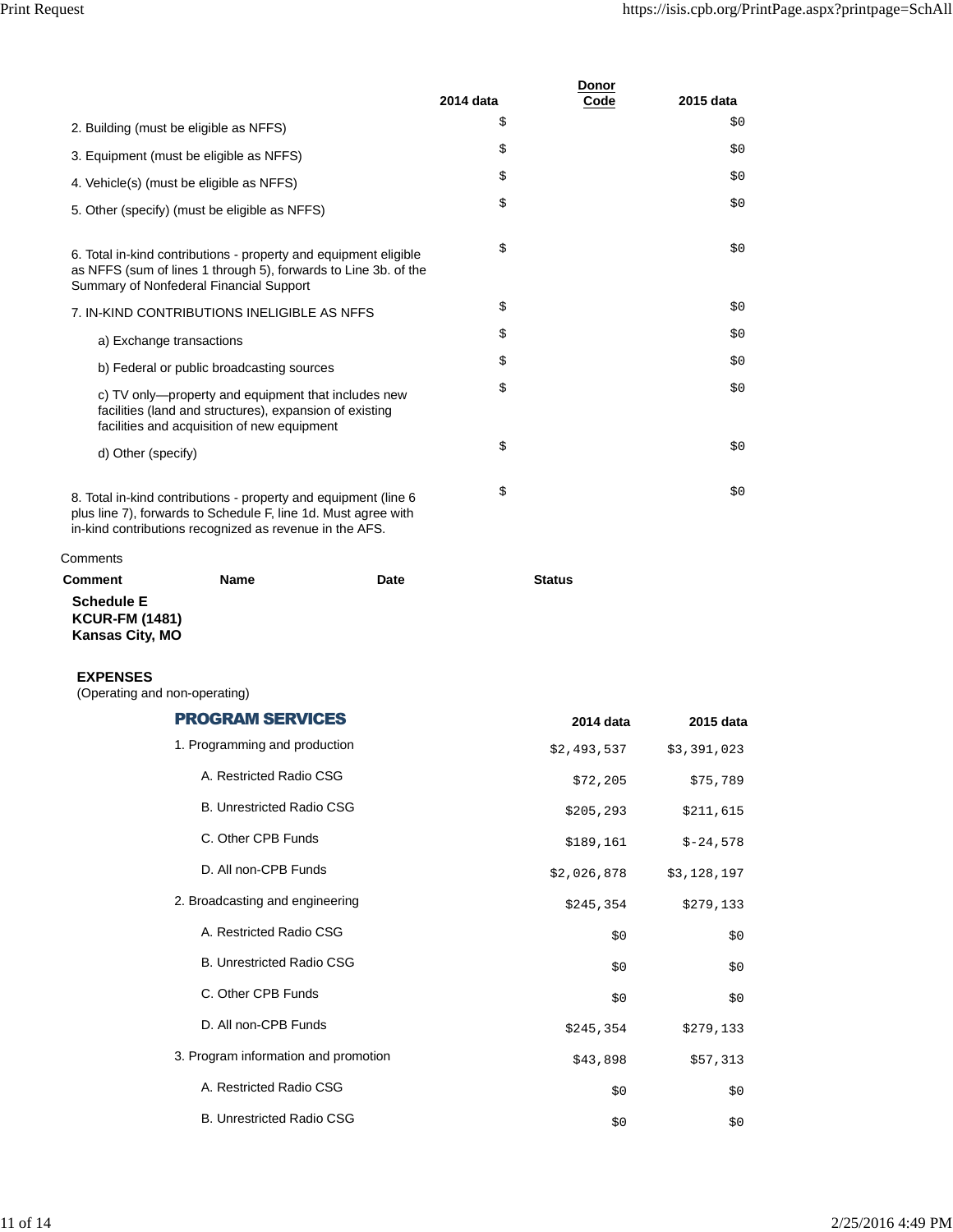| <b>PROGRAM SERVICES</b>                                                                              | 2014 data   | 2015 data   |
|------------------------------------------------------------------------------------------------------|-------------|-------------|
| C. Other CPB Funds                                                                                   | \$0         | \$0         |
| D. All non-CPB Funds                                                                                 | \$43,898    | \$57,313    |
| <b>SUPPORT SERVICES</b>                                                                              | 2014 data   | 2015 data   |
| 4. Management and general                                                                            | \$1,167,494 | \$453,040   |
| A. Restricted Radio CSG                                                                              | \$0         | \$0         |
| <b>B. Unrestricted Radio CSG</b>                                                                     | \$0         | \$0         |
| C. Other CPB Funds                                                                                   | \$0         | \$0         |
| D. All non-CPB Funds                                                                                 | \$1,167,494 | \$453,040   |
| 5. Fund raising and membership development                                                           | \$431,055   | \$605,024   |
| A. Restricted Radio CSG                                                                              | \$0         | \$0         |
| <b>B. Unrestricted Radio CSG</b>                                                                     | \$0         | \$0         |
| C. Other CPB Funds                                                                                   | \$0         | \$0         |
| D. All non-CPB Funds                                                                                 | \$431,055   | \$605,024   |
| 6. Underwriting and grant solicitation                                                               | \$256,510   | \$302,154   |
| A. Restricted Radio CSG                                                                              | \$0         | \$0         |
| <b>B. Unrestricted Radio CSG</b>                                                                     | \$0         | \$0         |
| C. Other CPB Funds                                                                                   | \$0         | \$0         |
| D. All non-CPB Funds                                                                                 | \$256,510   | \$302,154   |
| 7. Depreciation and amortization (if not allocated to<br>functional categories in lines 1 through 6) | \$4,572     | \$12,238    |
| A. Restricted Radio CSG                                                                              | \$0         | \$0         |
| <b>B. Unrestricted Radio CSG</b>                                                                     | \$0         | \$0         |
| C. Other CPB Funds                                                                                   | Ş0          | Ş0          |
| D. All non-CPB Funds                                                                                 | \$4,572     | \$12,238    |
| 8. Total Expenses (sum of lines 1 to 7) must agree with<br>audited financial statements              | \$4,642,420 | \$5,099,925 |
| A. Total Restricted Radio CSG (sum of Lines 1.A, 2.A,<br>3.A, 4.A, 5.A, 6.A, 7.A)                    | \$72,205    | \$75,789    |
| B. Total Unrestricted Radio CSG (sum of Lines 1.B,<br>2.B, 3.B, 4.B, 5.B, 6.B, 7.B)                  | \$205, 293  | \$211,615   |
| C. Total Other CPB Funds (sum of Lines 1.C, 2.C, 3.C,<br>4.C, 5.C, 6.C, 7.C)                         | \$189,161   | $$-24,578$  |
| D. Total All non-CPB Funds (sum of Lines 1.D, 2.D,<br>3.D, 4.D, 5.D, 6.D, 7.D)                       | \$4,175,761 | \$4,837,099 |
| <b>INVESTMENT IN CAPITAL ASSETS</b><br>Cost of capital assets purchased or donated                   |             |             |
|                                                                                                      | 2014 data   | 2015 data   |
| 9. Total capital assets purchased or donated                                                         | \$79,950    | \$11,020    |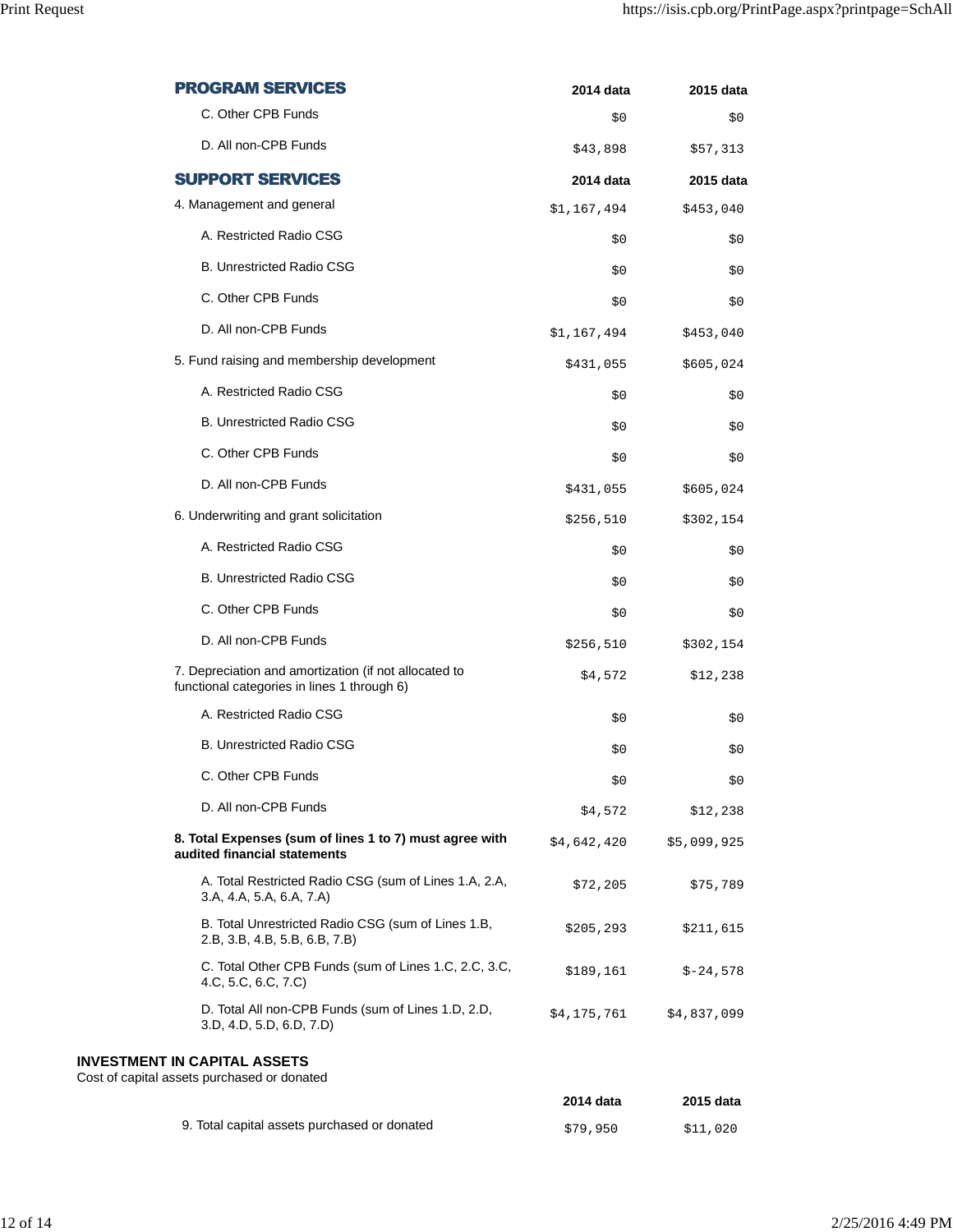|                                                                                 |                                                                               |           | 2014 data     | 2015 data   |
|---------------------------------------------------------------------------------|-------------------------------------------------------------------------------|-----------|---------------|-------------|
|                                                                                 | 9a. Land and buildings                                                        |           | \$0           | \$0         |
|                                                                                 | 9b. Equipment                                                                 |           | \$79,950      | \$11,020    |
|                                                                                 | 9c. All other                                                                 |           | \$0           | \$0         |
|                                                                                 | 10. Total expenses and investment in capital assets<br>(Sum of lines 8 and 9) |           | \$4,722,370   | \$5,110,945 |
| <b>Additional Information</b>                                                   | (Lines 11 + 12 must equal line 8 and Lines 13 + 14 must equal line 9)         |           |               |             |
|                                                                                 |                                                                               |           | 2014 data     | 2015 data   |
|                                                                                 | 11. Total expenses (direct only)                                              |           | \$3,836,292   | \$4,149,484 |
| 12. Total expenses (indirect and in-kind)                                       |                                                                               | \$806,128 | \$950,441     |             |
| 13. Investment in capital assets (direct only)                                  |                                                                               | \$79,950  | \$11,020      |             |
|                                                                                 | 14. Investment in capital assets (indirect and<br>in-kind)                    |           | \$0           | \$0         |
| Comments                                                                        |                                                                               |           |               |             |
| <b>Comment</b><br><b>Schedule F</b><br><b>KCUR-FM (1481)</b><br>Kansas City, MO | <b>Name</b>                                                                   | Date      | <b>Status</b> | 2015 data   |
| 1. Data from AFR                                                                |                                                                               |           |               |             |
| a. Schedule A, Line 21                                                          |                                                                               |           |               | \$4,293,384 |
| b. Schedule B, Line 5                                                           |                                                                               |           |               | \$950,441   |
| c. Schedule C, Line 6                                                           |                                                                               |           |               | \$0         |
| d. Schedule D, Line 8                                                           |                                                                               |           |               | \$0         |

### e. Total from AFR  $$5,243,825$

# **Choose Reporting Model**

You must choose one of the three reporting models in order to complete Schedule F. After making your selection, click the "Choose" button below, which will display your reporting model. When changing to a different reporting model all data entered in the current reporting model will be lost.

| <b>FASB</b><br>GASB Model A proprietary enterprise-fund financial<br>ര<br>statements with business-type activities only | GASB Model B public broadcasting entity-wide statements with<br>mixed governmental and business-type activities |  |
|-------------------------------------------------------------------------------------------------------------------------|-----------------------------------------------------------------------------------------------------------------|--|
|                                                                                                                         | 2015 data                                                                                                       |  |
| 2. GASB Model A proprietary enterprise-fund financial<br>statements with business-type activities only                  |                                                                                                                 |  |
| a. Operating revenues                                                                                                   | \$4,156,102                                                                                                     |  |
| b. Non-operating revenues                                                                                               | \$1,087,723                                                                                                     |  |
| c. Other revenue                                                                                                        | \$0                                                                                                             |  |
| d. Captital grants, gifts and appropriations (if not included<br>above)                                                 | \$0                                                                                                             |  |
| e. Total From AFS, lines 2a-2d                                                                                          | \$5,243,825                                                                                                     |  |
| <b>Reconciliation</b>                                                                                                   | 2015 data                                                                                                       |  |